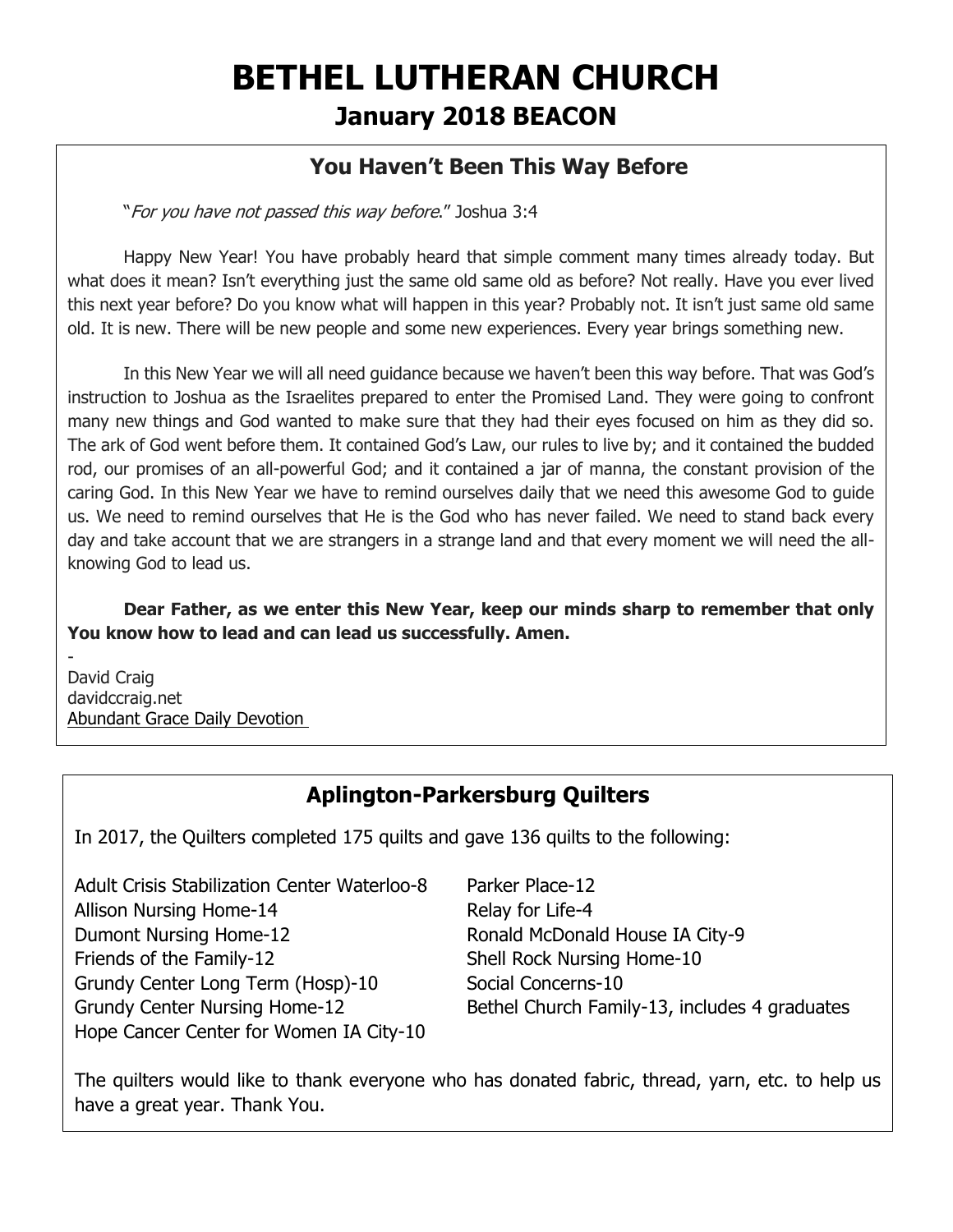# **Financial Update as of December 13, 2017**

| <b>Bank Account Balance</b>                               |            | \$29,910.23 |
|-----------------------------------------------------------|------------|-------------|
| Commitments yet to be paid:                               |            |             |
| - Benevolence                                             | \$7,213.00 |             |
| - Sanctuary/Interior Bell Tower Repairs/Painting-estimate | 500.00     |             |
| (congregational vote May 28, 2017)                        |            |             |
| - Exterior Gutter finish work-estimate                    | 500.00     |             |
| Subtotal - Commitments above                              |            | 8,213.00    |
| <b>Balance</b>                                            |            | \$21,697.23 |

### **Lending Library**

The weather is cold, and one of these days we will have snow. Now is the time to get ready with a good book. The shelves in the Lending Library are cleared and ready for books. If you have any to share, just drop them off at the church. We will be ready by January 1, 2018.

**Thank you** – Many thanks to you my "Bethel Family," for all your cards, prayers and get well wishes sent to me these past couple of months. And a special thanks for the quilt given by you ladies! It is so appreciated. God Bless You All,

Jann Wiegmann

And "Thank you" to the Christmas Carolers for stopping by. It was so beautiful and so much appreciated.

### **Organized Prayer for Bethel Families**

**WEEK OF JANUARY 7 –** Leland & Kathy Aalfs, Ken & Karla Beckman, Dale & Jenny Hansmann, Dan & Nancy Hemann & Nate, Roger & Doralene Renken, Mike & Penney Neisen

**WEEK OF JANUARY 14 –** Gary Bergman & family, Shirley Bergman, Jay & Angi Herter, Emilee & Kielinn, Joyce Hoffman, Kyle & Mary Rice, Kassi & Kolbi, Bob & Connie Rule

**WEEK OF JANUARY 21 –** Perry & Adrian Bernard, Devin, Gavin, Bella & Lorna, Barb Brouwer, Dave & Sharleen Hubbard, John & Erin Hubbard, Pat Rule, Merle & Merna Schrage

**WEEK OF JANUARY 28 –** Josh Brouwer, MacKenzie & Jessie, Vern & Marilyn Ingalls, Andy & Kayla Jacobson, Claire & Bo, Ryan & April Schrage, Rylie & Reygan, Joan Schuck

# **Family Devotions for January**

#### **Now What?**

Bible Verse: "Rejoice in the Lord always; again I will say, Rejoice." Philippians 4:4

The anticipation leading up to Christmas has come and gone, and we are left with little to look forward to but a long, cold winter – or so we might think! Remember that our "celebration" of Christmas may be over, but the gift of Christmas never ends. Take time throughout this month to remind your family (and yourself) of the lasting joy that comes through the wonderful gift of the Savior. Find ways your family might continue to share this gift with others – something that comes from God's heart through yours:

- Give someone an undeserved gift love and forgiveness, perhaps?
- Give someone who might be lonely a visit, a letter, a phone call, a hug . . .
- Give someone who needs a helping hand one of yours.
- If they ask why you gave them this gift, tell them because God gave His Son, Jesus, to us!

Pray: Dear Heavenly Father, help us always to rejoice in your gift of Jesus by sharing it with others. Amen.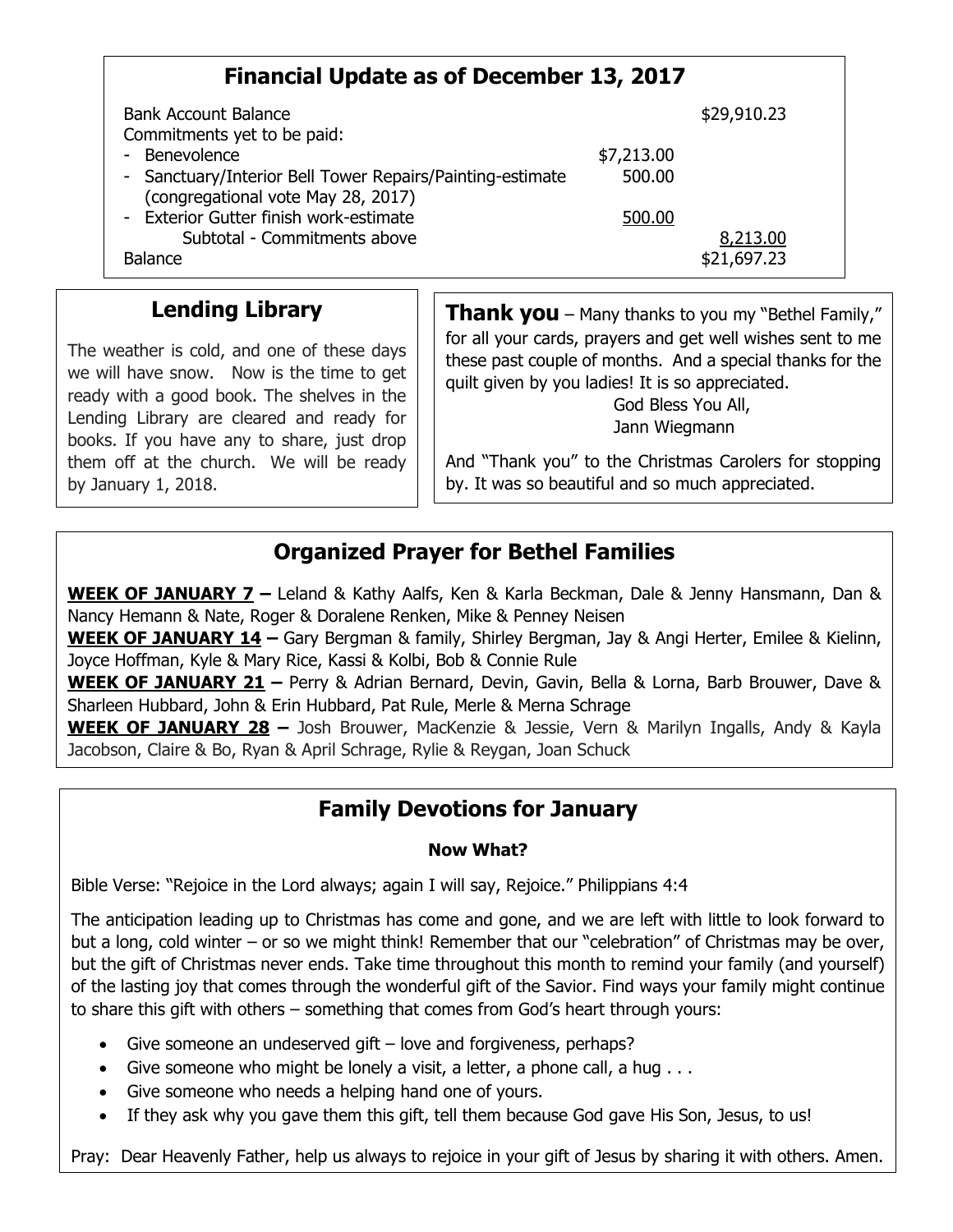# **January Bible Reading Schedule**

Jan 1, Mon: II Sam. 2:18-32, Isaiah 64, Deut. 7:1-11 Tuesday: II Sam. 3:1-11, Isaiah 65:1-12, Deut. 7:12-26 Wednesday: II Sam. 3:12-27, Isaiah 65:13-25, Deut. 8 Thursday: II Sam. 3:28-39, Isaiah 66:1-11, Deut. 9:1-12 Friday: II Sam. 4, Isaiah 66:12-24, Deut. 9:13-29 Saturday: II Sam. 5:1-10, Deut. 10 Sunday: Exodus 1 Jan 8, Mon: II Sam. 5:11-25, Job 1, Deut. 11:1-17 Tuesday: II Sam. 6:1-11, Job 2, Deut. 11:18-32 Wednesday: II Sam. 6:12-23, Job 3, Deut. 12:1-14 Thursday: II Sam. 7:1-17, Job 4, Deut. 12:15-32 Friday: II Sam. 7:18-29, Job 5, Deut. 13 Saturday: II Sam. 8, Job 6, Deut. 14:1-10 Sunday: Exodus 2 Jan 15, Mon: II Sam. 9, Job 7, Deut. 14:11-29 Tuesday: II Sam. 10, Job 8, Deut. 15:1-11 Wednesday: II Sam. 11:1-13, Job 9, Deut. 15:12-23 Thursday: II Sam. 11:14-27, Job 10, Deut. 16:1-12 Friday: II Sam. 12:1-15, Job 11, Deut. 16:13-22 Saturday: II Sam. 12:16-31, Job 12, Deut. 17 Sunday: Exodus 3 Jan 22, Mon: II Sam. 13:1-20, Job 13, Deut. 18 Tuesday: II Sam. 13:21-39, Job 14, Deut. 19 Wednesday: II Sam. 14:1-17, Job 15, Deut. 20 Thursday: II Sam. 14:18-33, Job 16, Deut. 21 Friday: II Sam. 15:1-18, Job 17, Deut. 22:1-12 Saturday: II Sam. 15:19-37, Job 18, Deut. 22:13-30 Sunday: Exodus 4 Jan 29, Mon: II Sam. 16:1-13, Job 19, Deut. 23:1-14 Tuesday: II Sam. 16:14-23, Job 20, Deut. 23:15-25 Wednesday: II Sam. 17:1-14, Job 21, Deut. 24

# **Annual Meeting – Date Correction**

Due to a scheduling conflict, Bethel Lutheran Church's Annual Meeting for 2017 will be held on Sunday, February 4, 2018 following worship. The snow date will be February 11, 2018, also following worship. Please make a note of the correct date and plan to attend.

# **Status of Call Committee**

After discussions with the Church Council, the call committee is resuming our search for a full-time pastor. We have posted a job opening on the LCMC web page and are accepting applicants. If anyone has any recommendations on a candidate, please let any of the call committee members know.

Thank you, Jeremy Paulson

# **December 13, 2017 Church Council Minutes**

Present: Dan Frey, Stacy Palmer, Diane Buss, Darla Drewelow, Jenny Hansmann, Carol Chapman, Bruce Simon, Jay Herter, Michelle Krohn

**Approval of the Agenda:** Motion made by Stacy Palmer, 2<sup>nd</sup> by Diane Buss. **Approval of the Minutes:** Motion made by Bruce Simon, 2<sup>nd</sup> by Jay Herter. **Approval of the Treasurer's Report:** Motion made by Jay Herter, 2<sup>nd</sup> by Carol Chapman.

### **Ministry Team Reports**:

- Children & Youth Ministry Team Carol shared special discussions she had with Sandi Shepard and all seem to really enjoy youth ministry, children and Sandi both.
- Outreach Ministry Team Outreach and Fellowship members and BLCW discussed disbursement of meals to those recently released from the hospital or other care facilities and would like to get it started in early 2018. (Continued)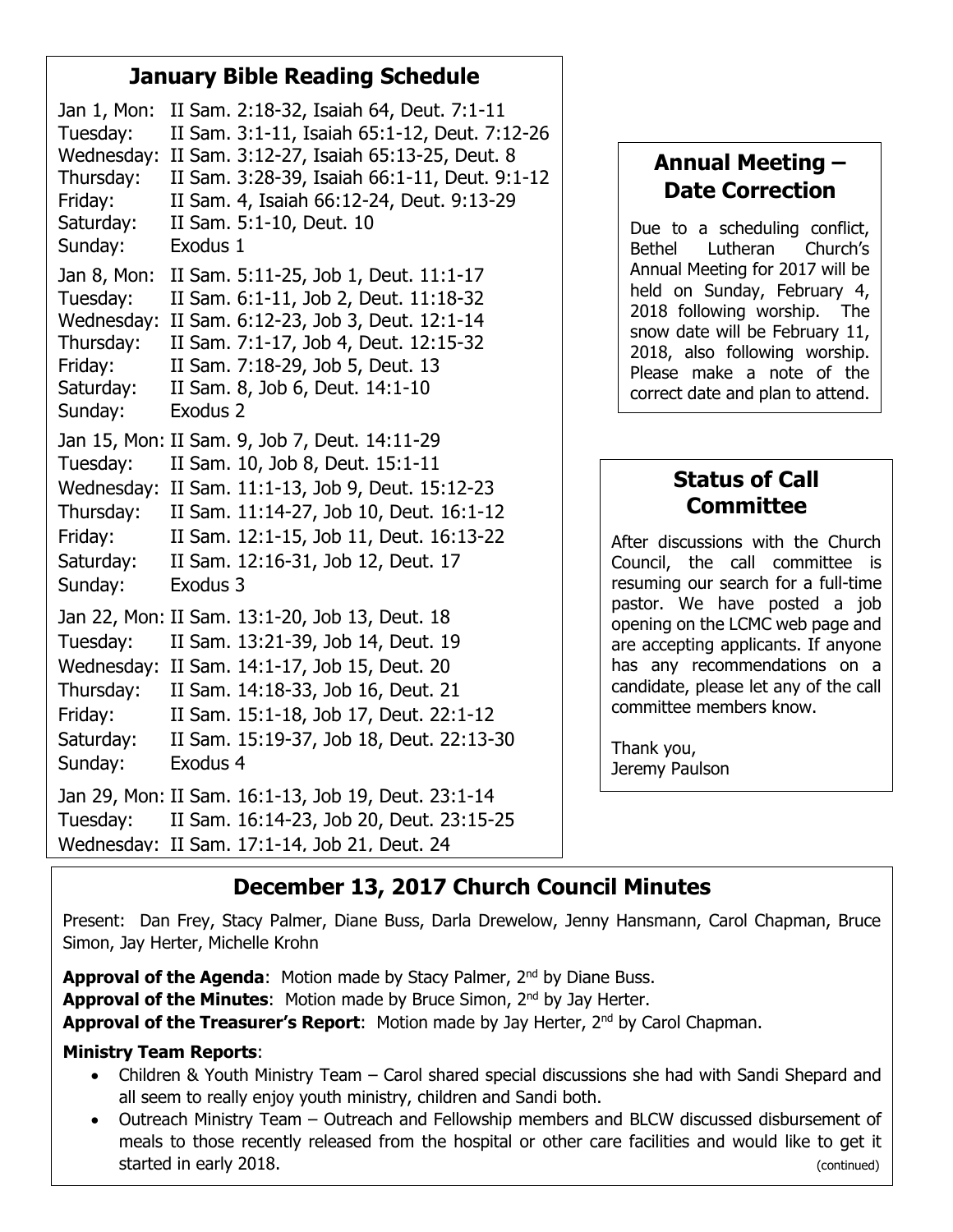#### **December 13, 2017 Church Council Minutes** (continued)

- Property Ministry Team Irene stated carpets have been manually and professionally cleaned to try to remove stains in entry way; fire extinguishers are updated and posted; gutter work completed; lock on back door installed; metal railings will need to be sanded and repaired in summer.
- Worship & Music Ministry Team No meeting, but discussed need for new radio up front for choir. Motion made to replace by Bruce Simon, 2<sup>nd</sup> Jay Herter. Jodi DeBerg will help fill in on organ to help Janet when time off is needed.
- Social Concerns Ministry Team Hat and Mitten Tree was decided on to help locals in need; serving at the Food Pantry.
- Missions/Benevolence Ministry Team Suggestions made for upcoming distribution of Benevolence funds. Motion to accept by Stacy Palmer, 2<sup>nd</sup> Diane Buss. Those receiving funds include: Food Bank, Cedar Valley Hospice, Bremwood, Ronald McDonald House, Help-a-Heart, Salvation Army, Opportunity Village, Friend of the Family, University of Iowa Chaplaincy, Food For the Poor, Hope International, Voice of the Martyr.

#### **Old Business**:

- 1. Snow Removal Jonathan Koop was hired for removal again this year.
- 2. Nominating Committee The group has met and have one name so far.
- 3. Call Committee In planning stages. Group has updated the advertisement for LCMC website and made active.
- 4. 2018 Budget Update made to remove BLAST line item. Motion to approve by Jay Herter,  $2^{nd}$ Michelle Krohn.
- 5. Annual Meeting Items added to the agenda include: suggestion to combine some ministry groups, Call Committee update, discussion regarding a Youth Leader.
- 6. Sound System update A new CD recorder has been ordered for recording services, as well as a new omni-directional microphone for the pastor.
- 7. Church Youth Leader This will be added to the Annual Meeting agenda for discussion.

### **New Business**:

- 1. Time change Discussion surrounding changing the start of church service during winter months, with consensus to leave the time as is to maintain consistency. Motion to approve by Jay Herter, 2<sup>nd</sup> Michelle Krohn.
- 2. Bulk Mailing Permit New Year means renewal of the permit. Motion not to renew permit by Bruce Simon, 2<sup>nd</sup> Jay Herter.
- 3. Christmas Sacks Each family will receive a special sack for Christmas.
- 4. Pastor's Report Report containing hospital visits, communion shared and shut-in visits by Pastor throughout September and October was reviewed.
- 5. Christmas Benevolence Motion to approve 90-10 split by Bruce Simon,  $2^{nd}$  Jay Herter.
- 6. Norton 360 Office computer is now up-to-date for computer virus software.
- 7. Wedding Policy Verbiage will be cleaned up a bit in the future.
- 8. Kate Hogelucht Wedding Rehearsal June 15, Wedding June 16. Motion to accept as non-member wedding and place on calendar by Michelle Krohn, 2<sup>nd</sup> Bruce Simon.
- 9. Weather Announcements Dan will make the decision after speaking with Pastor to determine possible cancellation of services due to poor weather conditions. Carol will log on to KWWL to post for the announcements.

Closing Prayer/The Lord's Prayer: Motion to adjourn the meeting by Stacy Palmer, 2<sup>nd</sup> by Carol Chapman.

January Communion Assistants: Bruce Simon, Dan Frey

February Communion Assistants: Michelle Krohn, Stacy Palmer

Submitted by Stacy Palmer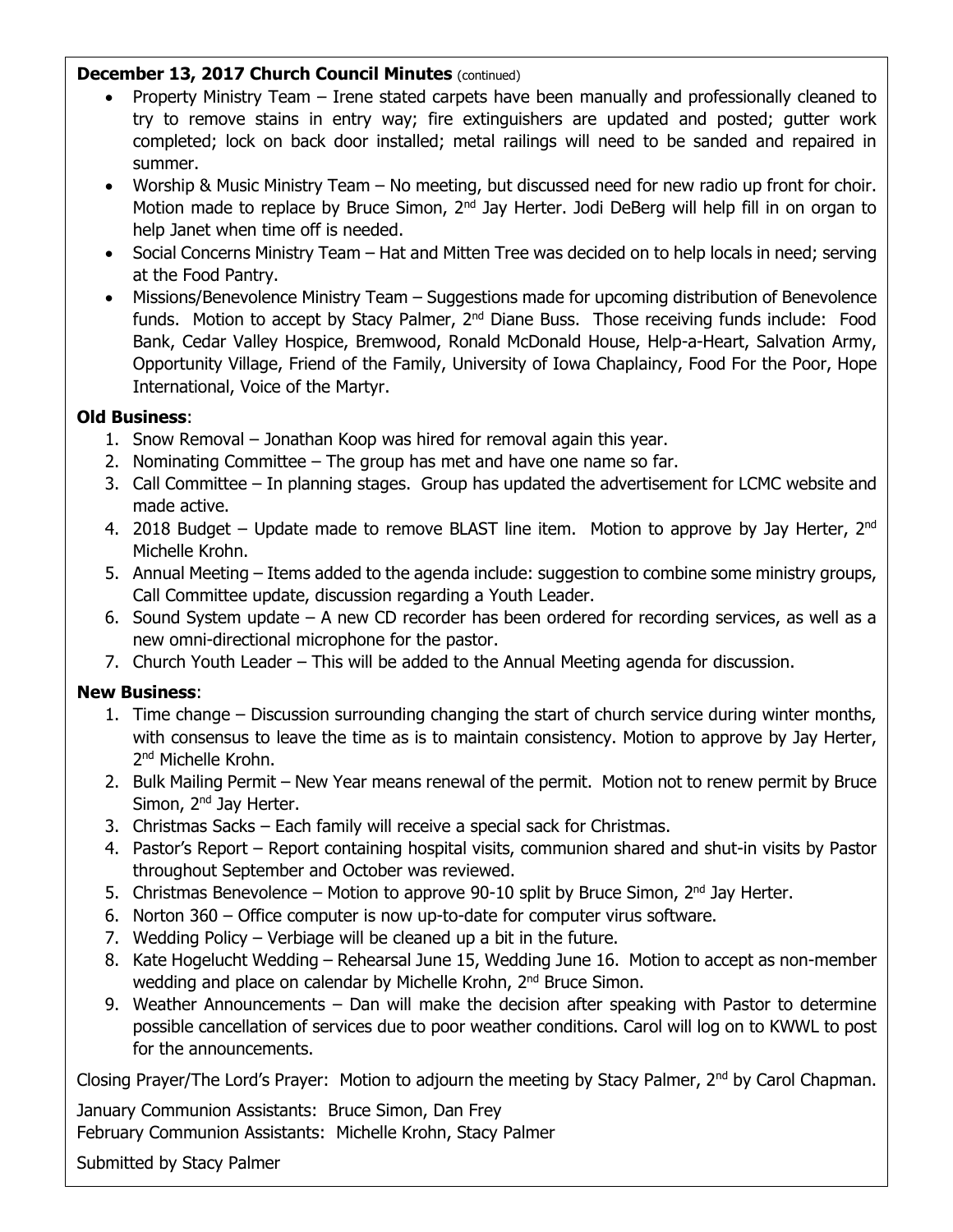## Worship Assistant Schedule for January--Worship Service 9:00 a.m.

|                          | January 7                                  | January 14     | January 21         | January 28     |  |  |
|--------------------------|--------------------------------------------|----------------|--------------------|----------------|--|--|
| <b>USHERS</b>            | Ken & Beth Van Lengen                      |                |                    |                |  |  |
| ORGANISTS/PIANISTS       | Janet Mennen/Sharleen Hubbard/Jacque Craig |                |                    |                |  |  |
| <b>ALTAR GUILD</b>       | <b>Bonnie Gerloff</b>                      |                |                    |                |  |  |
| <b>GREETERS</b>          | Dan & Kay                                  | Vern & Marilyn | Mike & Penney      | Dale & Jan     |  |  |
|                          | Frey                                       | Ingalls        | Neisen             | <b>Stearns</b> |  |  |
| <b>LECTORS</b>           | Carol Chapman                              | Jim Schwarz    | Sandi Shepard      | Diane Buss     |  |  |
| <b>LITURGISTS</b>        | Terry Mennen                               | JoAnne Schwarz | Dale Krohn         | Michelle Krohn |  |  |
| <b>ACOLYTES</b>          | Devin Bernard                              | Corryn Mann    | Gavin Bernard      | Ava Mann       |  |  |
|                          | Gavin Bernard                              |                | Evan Palmer        |                |  |  |
| <b>COMMUNION</b>         | Carol Chapman                              |                | Carol Chapman      |                |  |  |
| <b>ASSISTANTS</b>        | <b>Bruce Simon</b>                         |                | <b>Bruce Simon</b> |                |  |  |
| <b>COFFEE FELLOWSHIP</b> |                                            |                |                    |                |  |  |
| <b>SOUND SYSTEM</b>      | Diane Buss/Carol Chapman                   |                |                    |                |  |  |

### December Summary of Attendance and Financial Contributions

|                                                   | <b>Attendance</b> | <b>Bene./Mission</b> | <b>Current</b> | <b>Building Maintenance</b> |  |
|---------------------------------------------------|-------------------|----------------------|----------------|-----------------------------|--|
| <b>Sunday, December 3</b>                         | 74                | \$203.00             | \$2,879.02     | \$0.00                      |  |
| <b>Sunday, December 10</b>                        | 78                | \$91.20              | \$1,675.82     | \$0.00                      |  |
| <b>Sunday, December 17</b>                        | 66                | \$153.70             | \$2,128.30     | \$0.00                      |  |
| Sunday, December 24am, 24pm & 25                  | 68/157/15         | \$1,064.20           | \$2,974.86     | \$0.00                      |  |
| <b>Total Receipts January 1-December 25, 2017</b> |                   | \$8,696.73           | \$105,451.77   | \$100.00                    |  |

# **January Birthdays** 3 – Bonnie Gerloff 22 – Zachary Harreld 28 – Perry Bernard 3 – Jenny Hansmann 23 – Olivia Luhring 28 – Jeff Jacobson 3 – Janet Mennen 23 – Janice Gerloff 30 – Marilyn Ingalls 7 – Eileen Lupkes 24 – Jeff Johnson 30 – Bill Hager 15 – Tom Mann 25 – Alex Bixby 31 – Mary Rice 21 – Dan Hemann

- 
- 
- 
- 
- 

# **January Anniversaries**

- 11 Merle & Merna Schrage (54)
- 12 Roger & Doralene Renken (44)